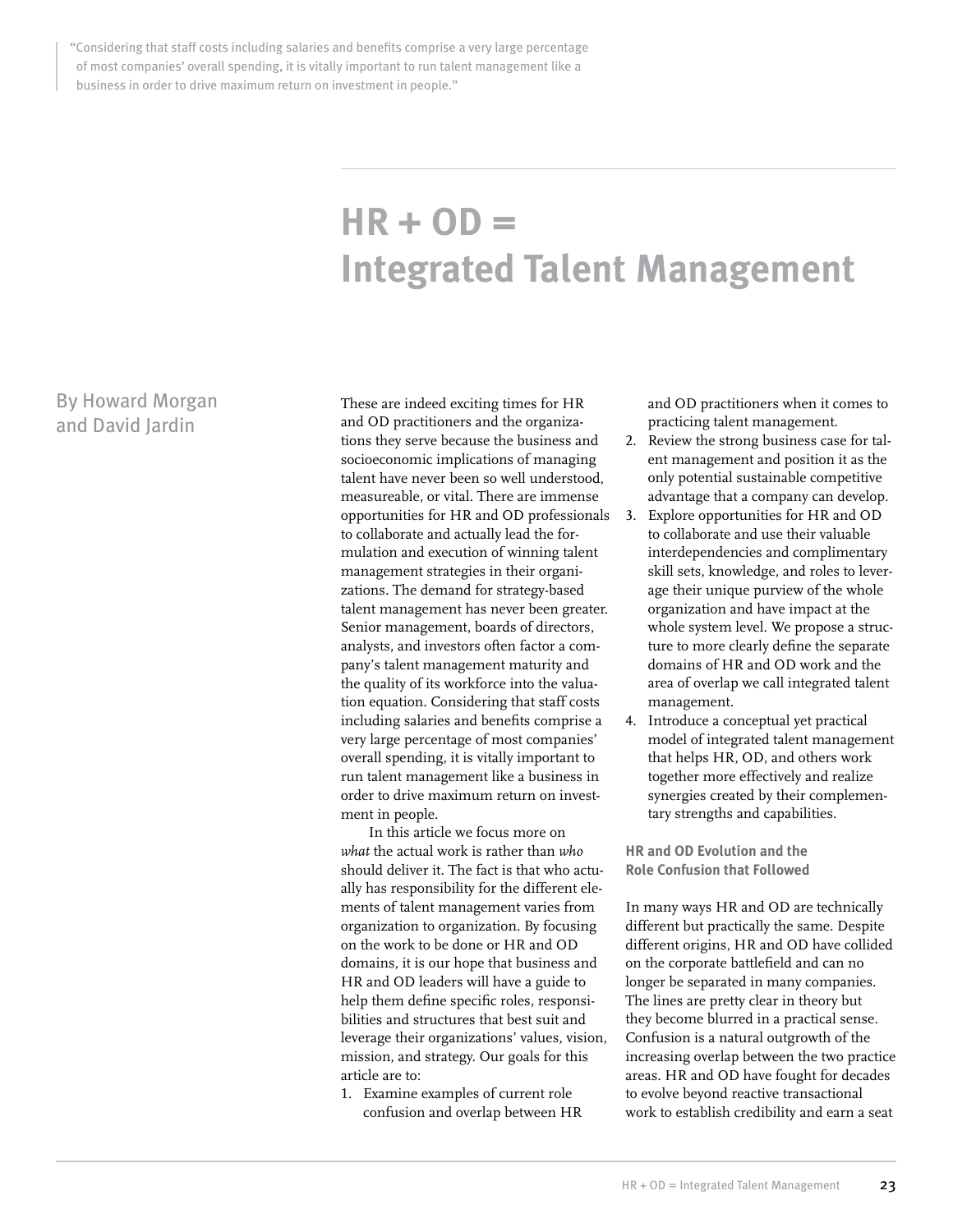at the strategy table. Both functions have evolved over time and have made many significant contributions to both individual and organizational effectiveness. If this evolution proceeds at a gradual pace, HR and OD practitioners could miss a massive window of opportunity to take their game to the next level.

We believe however that transformative change is currently afoot and that building two highly interdependent, strong functional areas with clearly articulated operational mandates and aligned goals would yield great results for organizations while increasing practitioners' stature as strategic business partners. This evolution must continue to ensure that HR and OD begin their work at the top of the organizational mountain (i.e., strategy) versus simply slugging it out from the middle (bureaucratic, political, and personal agendas, etc.). Resistance is generally less, or at least the payoff is greater for overcoming resistance at senior management levels. Making change happen in the middle or lower levels of an organization is much more difficult unless there is clear buy-in and commitment from executives.

**A Strong Business Case for Talent Management**

> Your competition can copy every advantage you've got—except one. That's why the world's best companies are realizing that no matter what business they're in, their real business is building leaders.

—Geoff Colvin

A McKinsey study (Axelrod, et al., 2010) concluded that organizations scoring in the top quintile of talent management practices outperform their industry, as measured by return on shareholder value, by a remarkable 22%. The quality and engagement of a firm's talent has far reaching implications on its ability to outperform competitors and to maintain that edge going forward. McKinsey polled 410 corporate officers and found that high performers generated significantly more value than average performers. The differences are striking:

- » Increased productivity in operations roles (40%)
- » Increased profit in general management roles (49%)
- » Increased revenue in sales roles (67%)

Developing top talent is a strategic business imperative. As part of the strategic planning process, companies divide customers into different segments so they properly address individual needs and they invest in developing each segment differently according to the potential for greater

good news is that it is actually possible to accelerate the point at which a person who is new in a role begins to add net value to the organization. The first few months on the job are critical, major missteps can jeopardize long-term performance. Watkins (2003) refers to the breakeven point as the point at which new leaders have contributed as much value to their organizations as they have consumed from it. Watkins's survey of 210 CEOs and presidents concluded that the average time it takes a typical midlevel manager to reach the

**Developing top talent requires a strategic approach. Long startup times mean lost productivity. Most companies have a poor track record of onboarding new employees from outside the organization. Onboarding consists of two interconnected elements: orientation and assimilation. The good news is that it is actually possible to accelerate the point at which a person who is new in a role begins to add net value to the organization. The first few months on the job are critical, major missteps can jeopardize long-term performance.**

revenue, margins, etc. Companies should do the same for their jobs and talent. The idea is to have your best talent in your most important jobs. We define *top talent* as employees who routinely exceed expectations while exhibiting the right behaviors and are agile in learning and approach. These are people who customers pay a premium to do business with and others strive to work with. Demand for top talent will always exceed supply because there is no such thing as too much top talent—there's always room to raise the bar. Ordinary employees are capable of exceptional performance some of the time, but top talent performs exceptionally, practically all of the time.

Developing top talent requires a strategic approach. Long startup times mean lost productivity. Most companies have a poor track record of onboarding new employees from outside the organization. Onboarding consists of two interconnected elements: orientation and assimilation. The

breakeven point was 6.2 months. His basic premise is that it is possible and advantageous to accelerate transitions of individuals who assume new roles.

**Talent Management Demands the Best of Both HR and OD**

Talent is a hot topic that has just about everyone's attention. Today more and more companies are jumping on the talent management bandwagon. Whether by choice or out of necessity companies know they need to be proactive to field a workforce with the right knowledge, skills, abilities, behaviors, and relationships to achieve strategic business objectives.

Cummings and Worley (2001) define organization development as a system wide application of behavioral science knowledge to the planned development, improvement, and reinforcement of the strategies, structures, and processes that lead to organizational effectiveness. They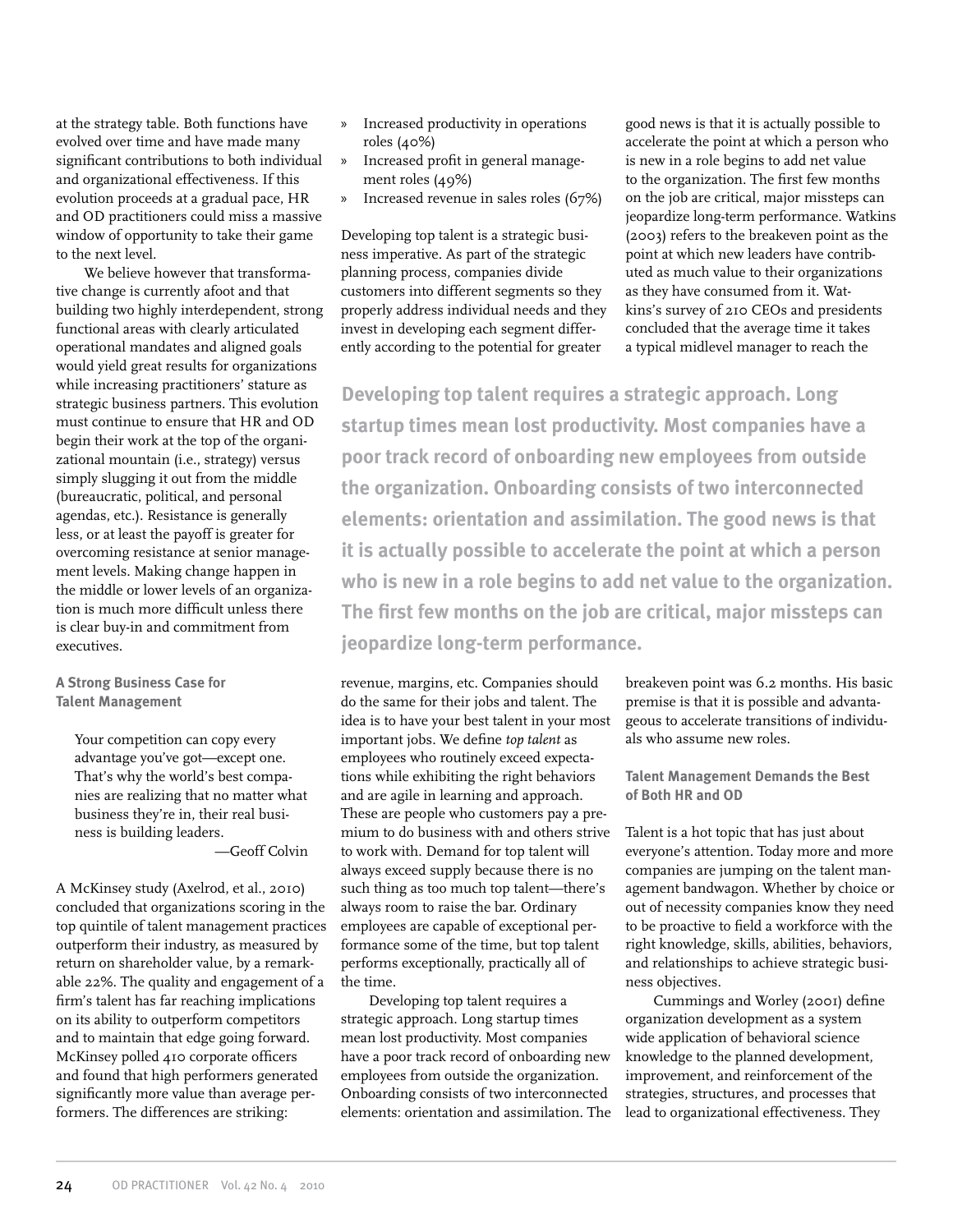

also define human resources systems as mechanisms and procedures for selecting, training, and developing employees; these may include reward systems, goal setting, career planning and development, and stress management. Clearly HR and OD need a wide array of knowledge and skills that cross multiple of the behavioral and social sciences disciplines to increase organizational effectiveness.

With all the importance being placed on managing talent we believe that the best course of action is to leverage the complementary knowledge and skill sets of HR and OD to capitalize on what is quickly becoming a recognized key to strategic success. The intersection of HR and OD in the practice of *integrated talent management* (ITM) also gives the profession a chance to define our collective value in practical terms that executives and employees understand and embrace (*Figure 1*).

## **Human Resources Domain**

Following Cummings and Worley we define the domain of HR work to be anything associated with acquiring, deploying, developing, and retaining talent. HR should take the lead to address the following questions:

- 1. Is talent discussed at the strategy table? (Shared with OD)
- 2. Are we attracting and retaining top talent?
- 3. Are our best leaders in the most critical jobs?
- 4. Do we have retention plans for key executives and positions?
- 5. Who can we not live without? What could have been done to keep the top talent we lost?
- 6. Are there situations where high potentials are being blocked in their advancement?
- 7. Why do people join our company? Stay? Leave?
- 8. Do we have plans in place to increase or sustain employee productivity, development, and retention? Are the plans working?

**Organization Development Domain**

We define an organization as a group of two or more people who share one or more common objectives and who possess at least some of the means necessary to achieve the objectives. Organizations are naturally complex because they comprise multiple individuals who must engage in relationships to get things done and create value.

- 2. Do our corporate values reflect talent as a priority?
- 3. What is our Culture? Does it fit with what we say it is?
- 4. Do standards exist that describe the skills, behaviors, and attributes of an exceptional leader?
- 5. Does the organization design support the strategy?
- 6. Succession depth, do we have multiple backups for critical positions? Will we have the talent we'll need for success in 2 years? 5 years? 10 years?
- 7. Which talent segments add the most value?
- 8. Are we good at workforce planning? How can we improve?
- 9. Do we have a plan to increase employee engagement? Is the plan working?

**Integrated Talent Management Domain (where HR and OD intersect)**

The term *talent management* is quite prevalent today but it hasn't been consistently defined. We see talent management as a professional practice or discipline that is evolving as more and more companies realize that they will need to take immedi-

**With all the importance being placed on managing talent we believe that the best course of action is to leverage the complementary knowledge and skill sets of HR and OD to capitalize on what is quickly becoming a recognized key to strategic success. The intersection of HR and OD in the practice of integrated talent management also gives the profession a chance to define our collective value in practical terms that executives and employees understand and embrace.**

Getting employees to engage and perform at a high level requires the right organizational design and is an important area where an OD practioner's skill set comes into play. OD should take the lead to address the following questions:

1. Is talent discussed at the strategy table? (Shared with HR)

ate proactive steps to ensure they have the individual and organizational capabilities needed to succeed.

For all the talk about talent management it is still a curiously vague subject there is not a widely held definition. Some define it narrowly as just recruitment or as just succession planning while others define it more broadly. Still, what is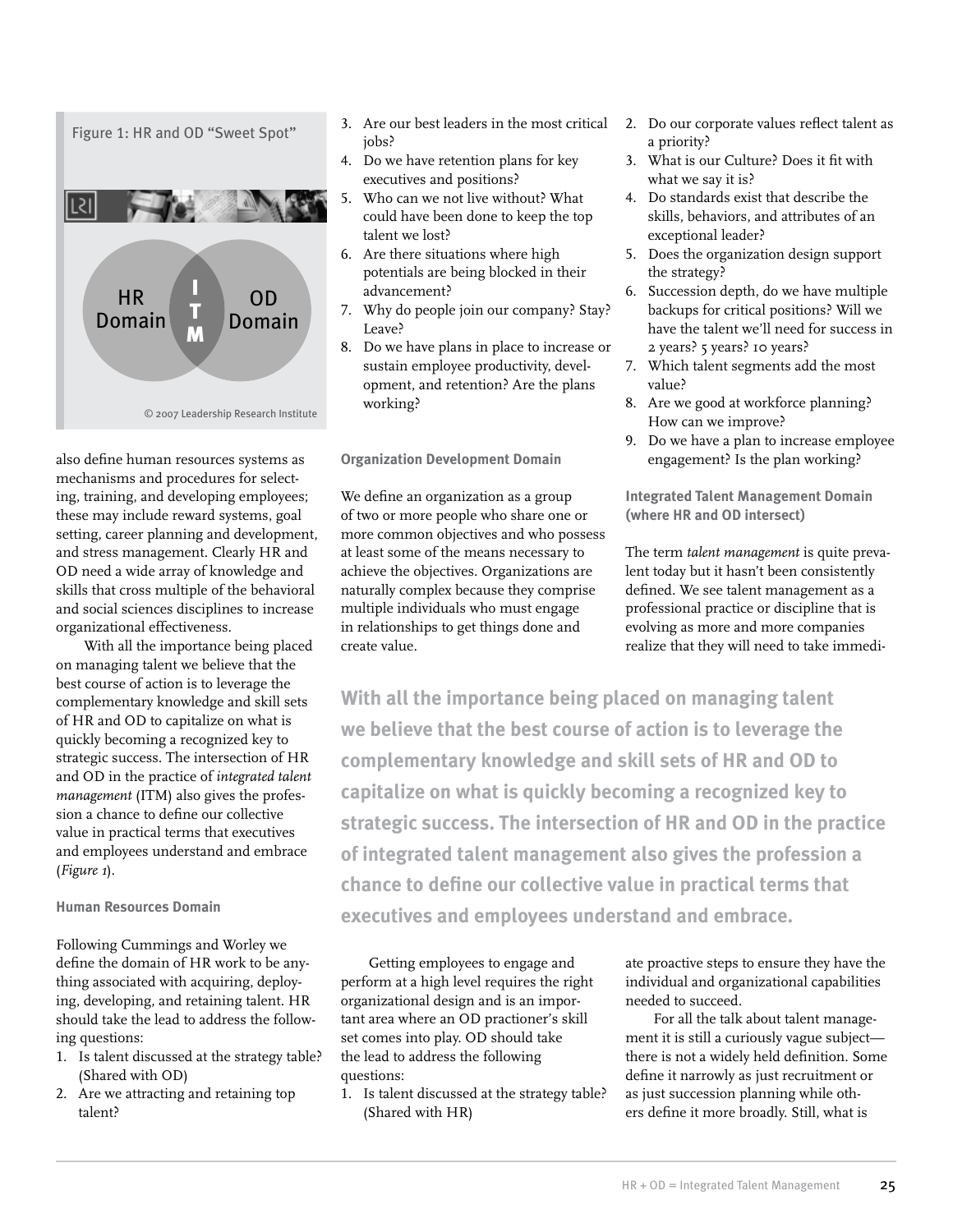missing is a clear cut linkage of strategy, organization, and talent. As we define it, *integrated talent management* involves four interrelated practices (*Figure 2*):

- » Measurement of organizational and individual capability gaps
- » Alignment of strategy, organization design, and people
- » Deployment of talent
- » Expansion of organizational and individual capabilities

ITM is focused on delivering the critical organizational and individual capabilities required to consistently meet or exceed strategic business objectives over time, a condition we call *sustainable high performance*. There will always be capability gaps (room to expand capabilities) because there will always be room for higher performance, engagement, and retention. By tying together strategy, organization design, and people, integrated talent management increases the likelihood that a company will field a workforce with the right knowledge, skills, abilities, and

characteristics to achieve sustainable high performance.

At the core of the ITM framework are the continuous identification of critical capability gaps and the collection, processing/conversion, and dissemination of actionable data that facilitates development of a common language, informed decision making, collaboration, calibration, and best practice sharing that leads to closing the gaps. Better quality at the core means better talent management practices and better business results.

# **ITM Practice #1: Measure**

The continuous identification and quantification of capability gaps ensures focus on the right things to increase individual and organization capability. Metrics should focus on relevant and measurable outcomes that drive the business. Firmly attaching the outcomes of effective talent management to the business strategy will solidify HR's and OD's importance and credibility as strategic business partners.

We see three macro metrics and tangible outcomes that could achieve this and reflect an organization's talent management maturity and effectiveness and that drive sustainable high performance: performance, engagement, and retention. Performance metrics are: revenue per employee and percent of financial targets achieved. Engagement metrics are: engagement index and engagement survey response satisfaction. Retention metrics are: overall talent retention and top talent retention. We call performance and engagement, *performing factors*, and engagement and retention, *sustaining factors*.

It is important to note that while measurement is absolutely essential, there is a potential downside if metrics are not aligned to business objectives and outcomes, are overly onerous to calculate, or are inaccurate. For example, it is tempting for people to invent metrics for metrics sake, or try to calculate return on investment (ROI) despite the existence of heavily subjective or soft data. The reality is that it is much more difficult, or less meaningful,

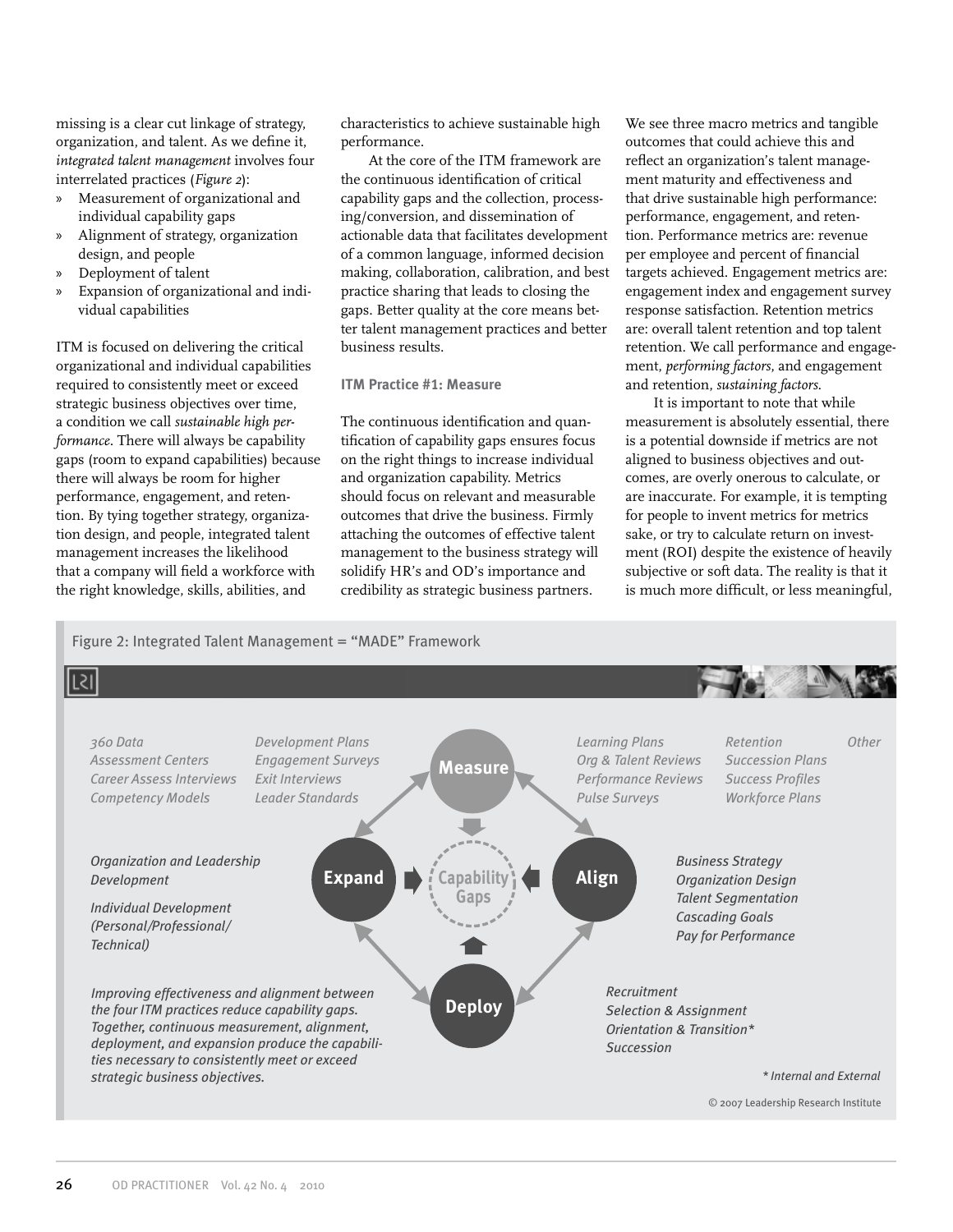Figure 3: Macro Metrics Link People and Organizational Effectiveness



or in some cases, practically impossible to calculate ROI for many programs (*Figure 3*).

#### **ITM Practice #2: Align**

Kaplan and Norton (2001) estimated that 90% of strategies fail and that the driving reason is lack of execution, not the quality of the underlying strategy. It is impossible to achieve sustainable high performance if the organization design and placement of talent are not aligned with the strategy. Organization design includes structure, processes, systems, and controls. If strategy, organization design, and talent are not aligned it doesn't matter how talented the workforce is because the underlying systems and processes are so misaligned. Organization design should be reviewed as part of the talent review at least annually and more often if the pace of change warrants. For example each business and function leader should make a statement assessing how well structure, policies, and processes relate to driving the business strategy. Strategy should be aligned and operationalized by articulating vision, mission, strategy, business plan, and engaging all colleagues via cascading goals. Goal achievement flows into performance management.

Great managers drive high performance by translating higher level objectives into discrete and measurable outcomes or goals. This creates line of sight whereby employees can see how their daily work ties to their manager's goals and the overall

vision, mission, and strategy. They make sure that goals are SMART as defined by Blanchard, et al. (1985): specific, measurable, attainable, relevant, and trackable. Goals help managers provide employees with the needed guidance, motivation, and resources to achieve their personal goals. There is a well established body of research demonstrating that SMART goals drive high employee commitment and high performance:

goals; feedback results in greater effort than does the lack of feedback; goals are immediate regulators of behavior; goals mobilize effort, direct attention, and encourage persistence and strategic direction. The literature contains a great deal about the impact of goal setting on performance. Studies have shown positive correlations between performance and commitment level (Klein et al., 1999; Wofford et al., 1992), specificity (Locke, Chah, Harrison, & Lustgarten, 1989), difficulty (Chesney & Locke, 1991), expected evaluation (Earley, Northcraft, Lee, & Lituchy, 1990; Frink & Ferris, 1998), and normative information (Martin & Manning, 1995). Jardin (2003)

#### **ITM Practice #3: Deploy**

Deployment refers to the hiring, positioning, and exiting of talent. Exiting may be either at the desire of the company, the individual, or both. What is important is that decisions are made carefully and deliberately. We believe that approximately

**Great managers drive high performance by translating higher level objectives into discrete and measurable outcomes or goals. This creates line of sight whereby employees can see how their daily work ties to their manager's goals and the overall vision, mission, and strategy. They make sure that goals are SMART as defined by Blanchard, et al. (1985): specific, measurable, attainable, relevant, and trackable. Goals help managers provide employees with the needed guidance, motivation, and resources to achieve their personal goals.**

For instance, Locke's goal setting theory is well known and frequently cited in studies and texts (Klein, Wesson, Hollenbeck, & Alge, 1999; O'Leary-Kelly et al., 1994; Tubbs, 1986; Yearta, Maitlis, & Briner, 1995). Established in 1968, the theory asserts that specific goals result in greater effort than do more general goals; difficult goals result in greater effort than do easier

80% of a person's development should be derived from their current job. Therefore, the single most important decision is how to deploy talent in a way that supports both strategy and individual development. Clearly the quality of decisions about what work will get done and who will do it matter a great deal. Where possible, jobs should be designed around top talent in order to leverage their capabilities and to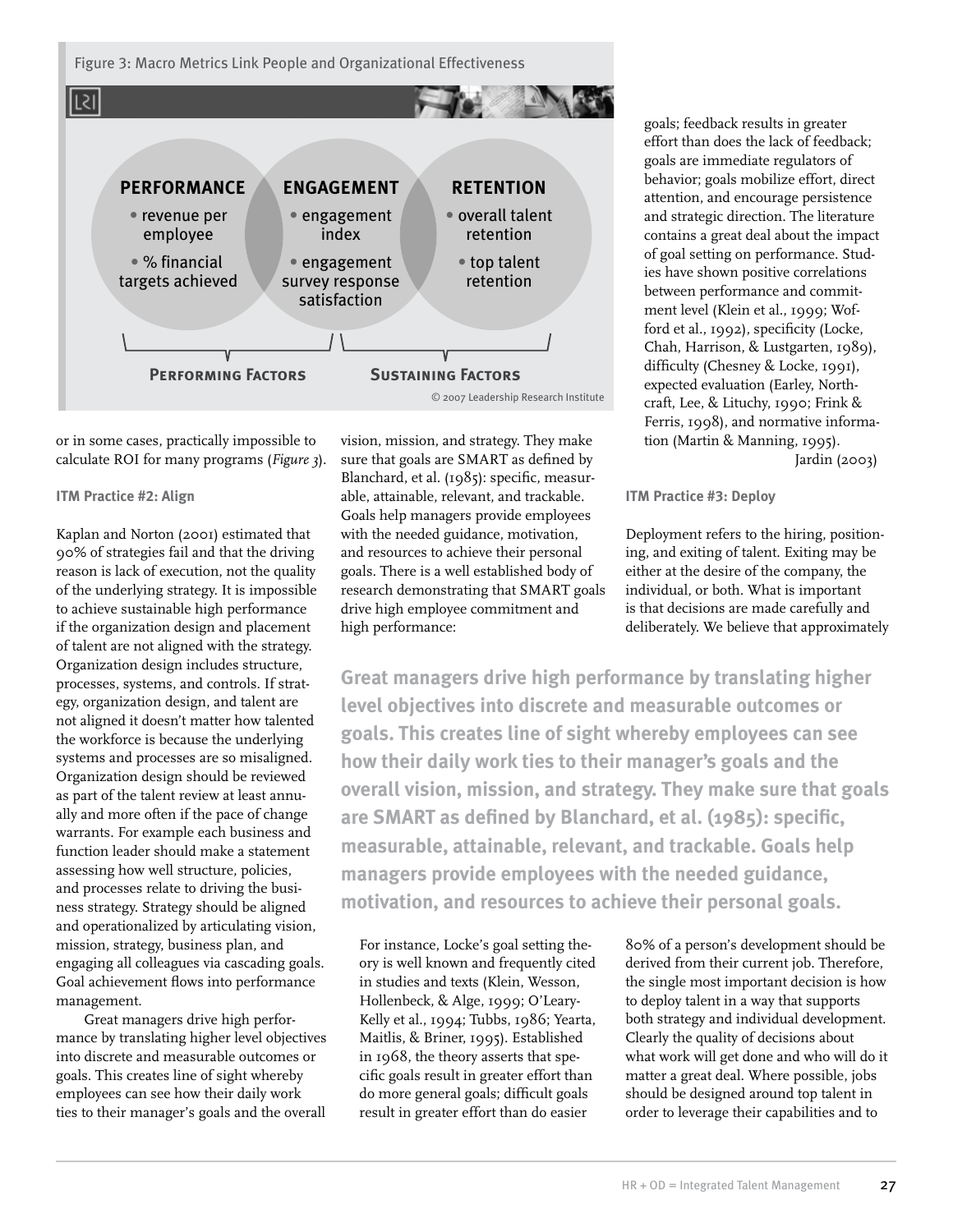accelerate their development. Talent and work should be allocated as needed to pair top talent and high impact work.

People should be moved methodically and timely through a series of developmental assignments so they can reach their ultimate career potential. Ideally, the time a person should be in a position is near the point at which the development curve begins to flatten. There may be business or other reasons that warrant an exception but the principle should be kept top of mind as a guideline. At the same time care should be taken to prevent moving talent before the impact of their strategies and decisions can be measured.

High potential employees should be exposed to a mix of assignments and experiences that help them develop a big picture view, contribute innovative ideas, and interact with company executives. It is important to grow well-rounded future leaders whose decisions foster increased productivity and cooperation. It is also important to balance individual development needs with strategic business objectives. In addition, attention must be paid to situations where top talent is being blocked in their advancement. Blockers are employees who have occupied a position for a long time and are not likely to advance. There may be valid business or other reasons to keep a blocker in a position, but scrutiny should be given to prevent high potential employees from being denied valuable development opportunities and advancement.

It isn't a natural impulse for managers to give up top talent, especially if they don't have a ready successor. Yet planful mobility is the engine that drives integrated talent management if we assume that approximately 80% of a person's development (and engagement, contribution, rewards, etc.) is related to their job. It is therefore important to recognize and reward managers who let go of top talent at the right time, and who develop and export top talent consistently.

#### **ITM Practice #4: Expand**

Expansion consists of planned actions that increase capabilities at the organization, leadership, technical, professional and

personal levels. Continuously developing capabilities at each level increases performance both in the near-term and over time. In a recent McKinsey global survey (2010) of 604 senior leadership team members, 15% ranked capability building as the top strategic priority, another 55% ranked it among the top three priorities and yet another 21% ranked it among the top 10 priorities. The same study pointed out that organizational resistance to change, lack of resources, lack of clear vision or objectives, and inconsistent application of methods and processes were the biggest challenges in building institutional capabilities.

# *Expand Organizational and Leadership Capabilities*

Engagement measures employees' attitudes and satisfaction with areas including: pride in working for a company, belief of a long-term future with the company, and their relationship with their manager. Effective ITM practice results in higher engagement which has been linked to higher performance and retention.

A Towers Perrin study in August 2005 covered 85,000 people employed in large and midsize companies in 16 countries on four continents. It shows that there is a vast reserve of untapped employee performance potential that can drive better financial results if companies can successfully tap into this reserve. The study shows that highly engaged workers believe they can and do contribute more directly to business results than less engaged employees. For instance:

- » 84% of highly engaged employees believe they can positively impact the quality of their company's products, compared with 31% of the disengaged.
- » 72% of the highly engaged believe they can positively affect customer service, versus 27% of the disengaged.
- » 68% of the highly engaged believe they can positively impact costs in their job or unit, versus 19% of the disengaged.

World-class leadership development is needed to ensure current leadership effectiveness as well as a deep pipeline of future leaders. According to the Corporate Leadership Council (2003), organizations with top-tier leadership teams out performed average companies by 18.8%. Clearly, organizations should take great care and effort to develop their leadership capabilities. This is yet another important area of intersection and interdependence between HR and OD. It is important to equip managers with the skills they'll need to manage talent.

A Conference Board study asked employees what they expected from their employers. The top three responses were: 1. interesting, challenging work; 2. open, two-way communication; 3. opportunities for growth and development. It's clear that the manager is the key to delivering on these expectations. A survey by McKinsey of 6,500 senior and midlevel managers at 35 large companies quantified the cost of a bad boss. Fifty-eight percent (58%) of respondents reported that they had worked for an underperformer. When asked the impact it had on them they said that a poor manager:

- » "Prevented me from learning" (76%)
- » "Hurt my career development" (81%)
- » "Prevented me from making a larger contribution to the bottom line" (82%)
- » "Made me want to leave the company" (86%)

## *Expand Individual Capabilities (Personal/Professional/Technical)*

We believe that approximately 20% of a person's development should come from non-job-related sources like projects, feedback, coaching, mentoring, and formal training. Allow employees to follow career paths that are aligned to their capabilities, aspirations, and life circumstances and accelerate the development and increase the retention of top talent. Enable people to manage their development and hold them accountable for managing their career. Give them the time and resources they will need. Formal training in a classroom or e-learning mode is an essential part of development, but is a far less significant source of development than are job-related or people-related development activities.